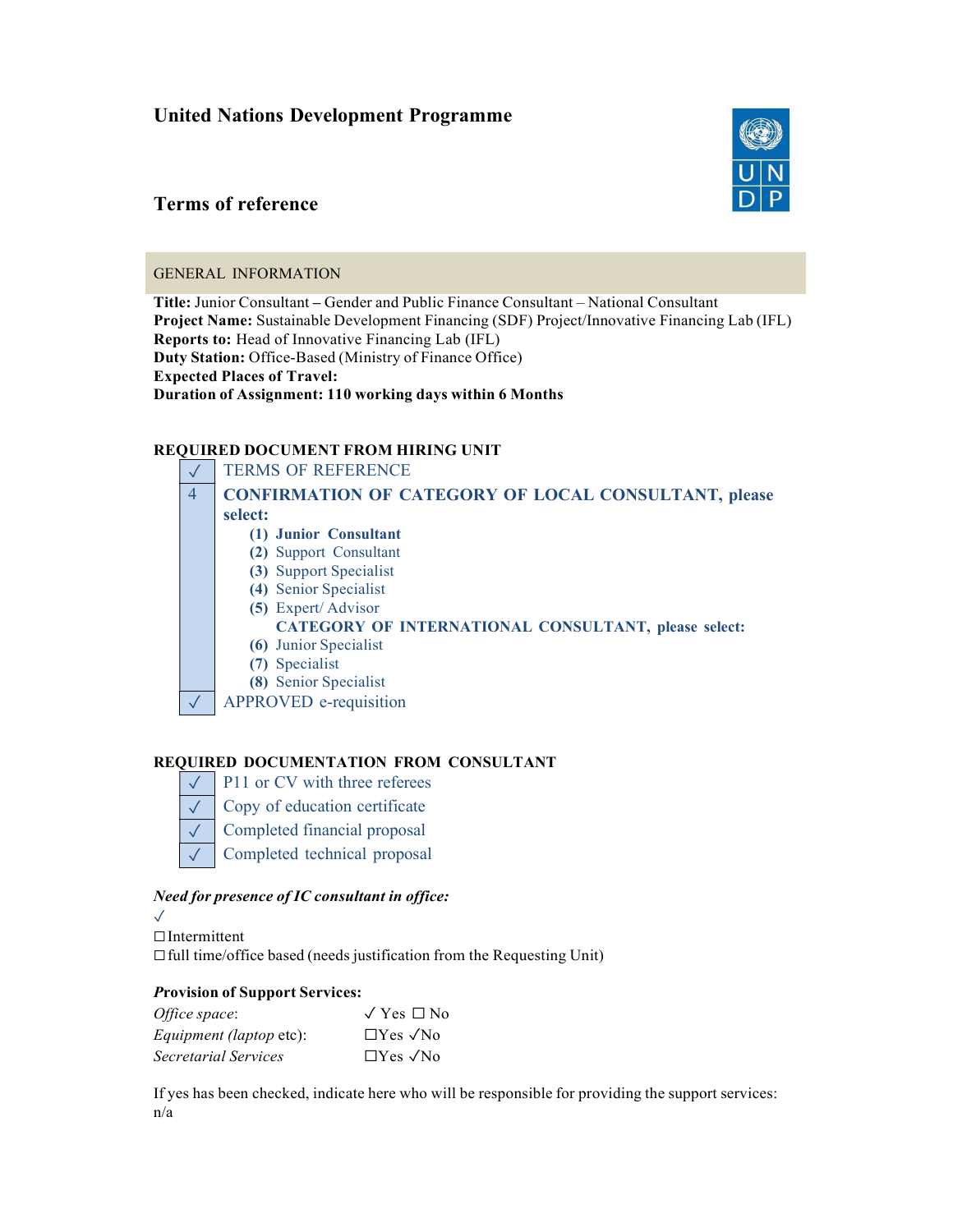#### I. BACKGROUND

The Government of Indonesia (GoI) has committed to address climate change including risks and vulnerabilities that could have implications to the national development agendas. Up to now, GoI has enacted several climate change policies, i.e RAN-GRK, RAN-API, and NDC. To finance the climate change actions, the government has to ensure that it not only has adequate funding but also to track and monitor the results of the programmes it implements. In addition to addressing the direct challenge of climate change, the GoI also needs to overcome the differential impact of climate change on gender. In Indonesia and other developing countries, many women work in the informal sector who depend on agricultural and plantation products. The changing climate increased the risk of natural disasters such as floods, heat waves and long droughts, which will be a high risk for women because they will lose their livelihoods.

During the two RPJMN periods, climate change and gender mainstreaming (PUG) have been defined as development strategies that are cross-sectoral. It is hoped that the implementation of PUG integration into the government planning and budgeting cycle can encourage the allocation of development resources to be more effective, accountable and fair in providing benefits to all Indonesian citizens, both men and women.

As an effort to improve the accountability and track the budget allocations, the budget tagging system is needed. Several thematic budget tagging themes are gender-responsive budget (ARG) with code (003), climate mitigation budget (004) and climate adaptation (007).

Since 2014, the Innovative Financing Lab, UNDP Indonesia began to support the Ministry of Finance through Sustainable Development Financing Project, to integrate climate change into the planning and budgeting system and there has been significant success in reforming public financial management systems to track climate related expenditures as well in strengthening budget formulation to consider cost and benefits in the context of climate change. This program will continue to focus on climate change as the entry point into budget reform given the existing relationships and gathering political momentum and integrate a concern with gender equality, as well as poverty and human rights into these climate related reforms. In addition, building on existing partnerships and on the experience of supporting budget reforms, UNDP also supported the Ministry of Finance and Ministry of Women Empowerment and Child Protection in integrating a gender responsive climate change budgeting. This was a crucial move as climate change disproportionally affects women.

Based on the successful experience, UNDP Indonesia aims to continue expand activities aimed to support gender responsive climate change budgeting, public climate budget-related issues and is currently seeking a junior consultant to support the Sustainable Development Financing (SDF) Project.

## II. SCOPE OF WORK, ACTIVITIES, AND DELIVERABLES

The consultant is expected to assist the following activities in completing the assignments:

## Gender responsive climate budgeting support:

- Coordinate development of gender responsive climate budgeting programmes (knowledge products/media communications, concept notes, administrative);
- Coordination of gender responsive climate budgeting activities between the key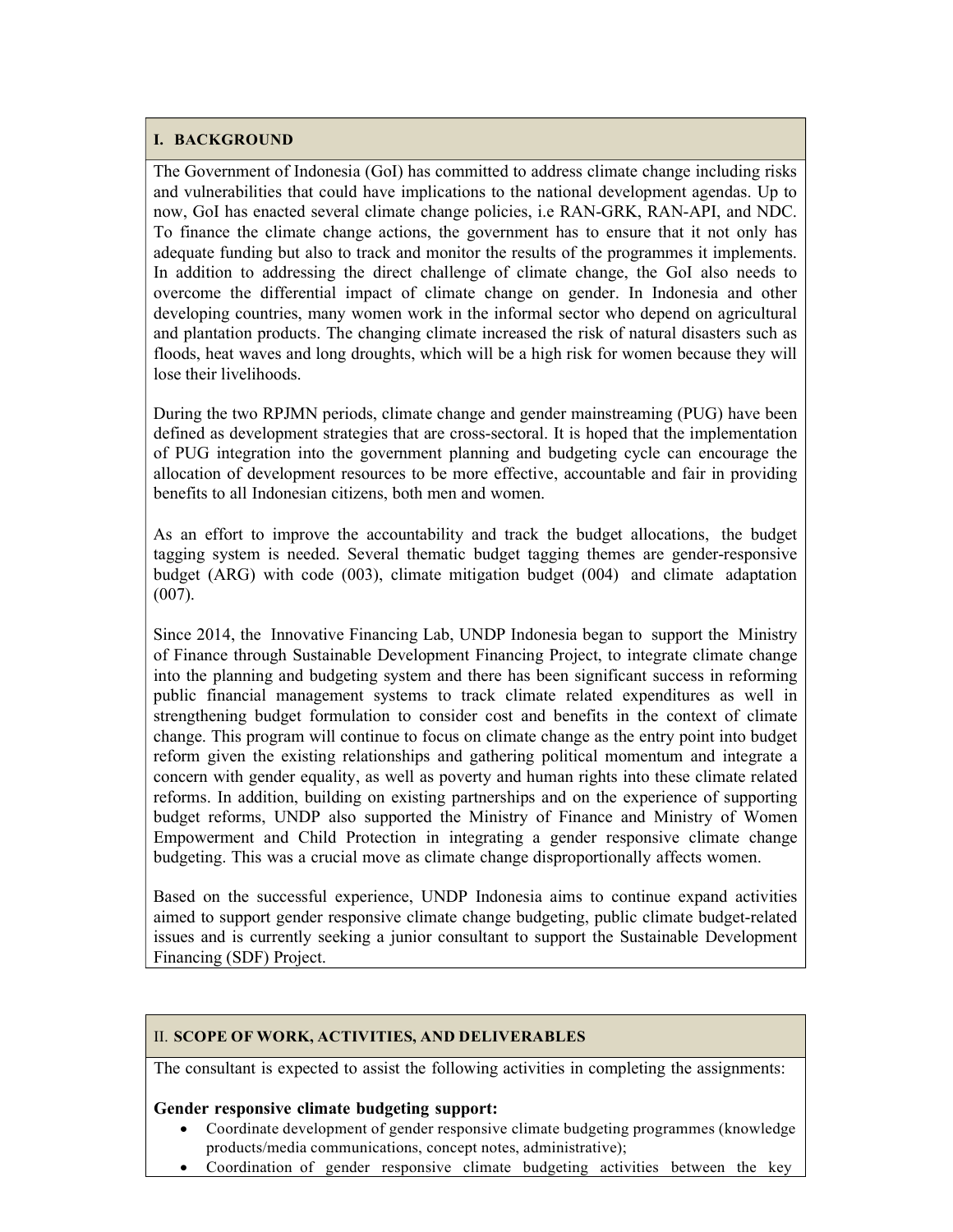stakeholders.

- Collect updated information on gender responsive climate budgeting, data management, analytical review, and result construction.
- Assess potential line ministries which potentially implementing gender responsive climate change programmes
- Draft reports based on the successful implementation of gender responsive climate budgeting as part of project pipeline and recommendation to further improve the programme.
- Prepare partnerships materials associated with innovation, gender responsive climate budgeting, climate budget tagging (i.e., PowerPoint presentations, brochures, video, handbook, infobrief, etc.) as needed.
- Manage the implementation of gender responsive climate budgeting activities at national and sub-national level.

1. Expected Outputs and Deliverables

The Gender and Public Finance Junior Consultant is expected to work towards the following work plan and timelines to achieve the stated outputs:

| <b>Deliverables/Outputs</b>                                                                                                                                                                                                                                                                                                                                                          | Number of<br><b>Working Days</b> | Time             |
|--------------------------------------------------------------------------------------------------------------------------------------------------------------------------------------------------------------------------------------------------------------------------------------------------------------------------------------------------------------------------------------|----------------------------------|------------------|
| Deliverable 1<br>The concept of communication materials on<br>$\bullet$<br>climate budgeting, gender and poverty's<br>current condition, update regulation, and its<br>implementation - in form of handbook, video,<br>and info brief.<br>The concept notes of annual policy dialogue<br>$\bullet$<br>on gender and social inclusion and its<br>relationship with climate financing. | 20 days                          | 28 February 2022 |
| Deliverable <sub>2</sub><br>Analysis on the collected data on budget<br>$\bullet$<br>submission from line ministries for fiscal year<br>2022 which covered gender and climate<br>change.<br>Collected and analysis on the related materials<br>$\bullet$<br>on gender responsive climate budgeting for<br>socialization/raising awareness activity at sub-<br>national level.        | 30 days                          | 11 April 2022    |
| Deliverable 3<br>Assessment result on the collected data on<br>$\bullet$<br>gender and climate budget from government's<br>counterparts.<br>Report of raising awareness activity for local<br>$\bullet$<br>governments in gender responsive climate<br>budgeting.                                                                                                                    | 30 days                          | 27 May 2022      |
| Deliverable 4<br>Assessment report on identifying gender<br>$\bullet$<br>indicator under green sukuk projects.                                                                                                                                                                                                                                                                       | 30 days                          | 4 July 2022      |

#### The expected deliverables are elaborated as the following.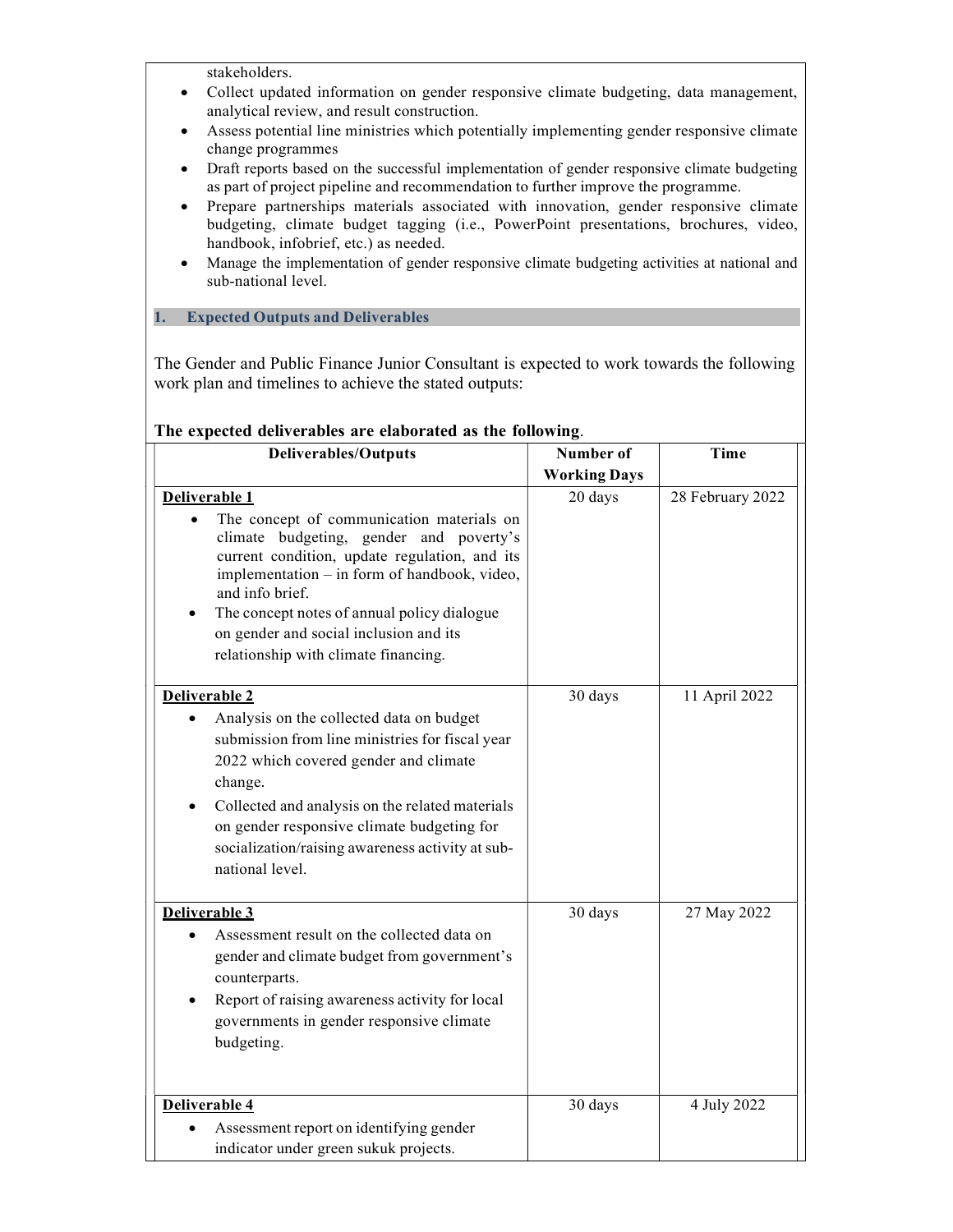| Database of potential partners from national  |
|-----------------------------------------------|
| and sub-national stakeholders, including      |
| governments, CSOs, NGOs, for gender and       |
| social inclusion as well as climate financing |
| including a potential partnership in          |
| implementing gender responsive climate        |
| budgeting.                                    |
|                                               |

\*each deliverable shall be prepared and submitted in English.

## III. WORKING ARRANGEMENTS

## Institutional Arrangement

- The consultant will have close supervision and coordination with Technical Associate for Public Climate Finance and work in close collaboration with the project team and other key stakeholders. The success of the project depends on the timely delivery of each component. The Consultant should ensure timely identification of potential risks and signal any delays in deliverables. The contract will be effective immediately upon signature by UNDP.
- The consultant's draft report will be reviewed by Head of IFL, Technical Associate for Public Climate Finance, UNDP.
- The present ToR may be subject to modification, without changing the overall objective and the scope of work, on the basis of mutual consultations and acceptances from both parties. UNDP will hold the copyright of the assignment deliverables.
- The payment will be made to the consultant at each payment schedule, upon technical clearance and approval of the satisfactory submission of results from Head of IFL, UNDP.

## Duration of the Work

The consultant is expected to work 110 working days within 6 months. Final report expects full completion not later than 4 July 2022.

## Duty Station

Office-based (Ministry of Finance Office)

## Travel Plan

 Travel to maximum 2 sites is planned for this assignment. The travel expense will be managed by the Project.

## IV. REQUIREMENTS FOR EXPERIENCE AND QUALIFICATIONS

## Academic Qualifications:

Bachelor's Degree in sociology, economic, gender or related fields.

## Years of experience:

- 6 months of relevant experience in the field of gender, climate change and sustainable development.
- Has experience in working with government's counterparts, particularly Ministry of Finance, Ministry of Women Empowerment and Child Protection, and other relevant line ministries.
- Has experience in development of communication material (such as article, handbook, video, presentations) on climate budget and gender.
- Has experience in data collection and management, as well as developing a report.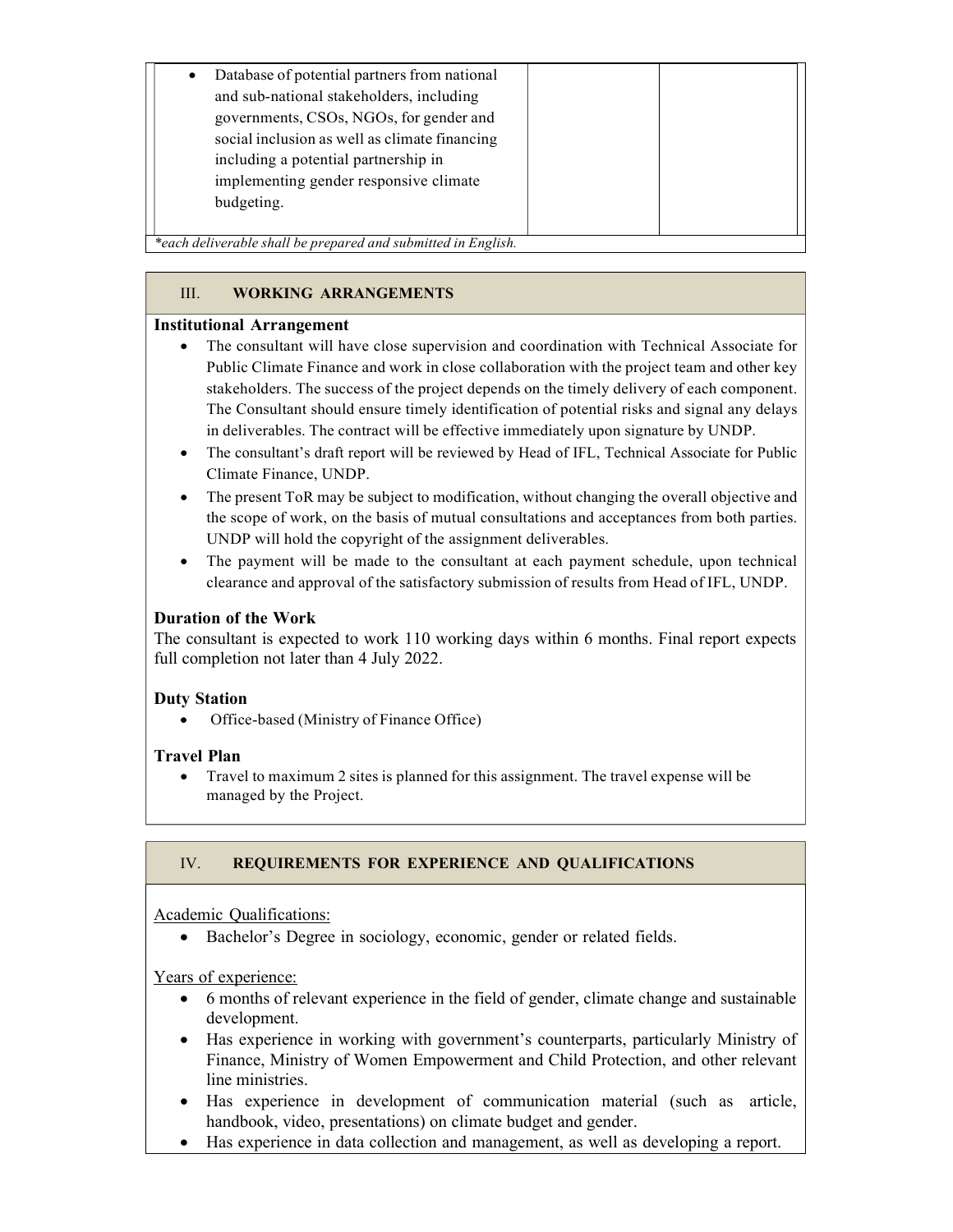Additional experience in the UN system is an asset but not mandatory

Competencies and special skills requirement:

- Strong project management (planning, organization, and implementation) and partnership skills
- Excellence in written and spoken of English and Bahasa Indonesia is required.
- Ability to work under pressure with minimum supervision and on-distance
- Demonstrated initiative, tact, and high sense of responsibility and discretion
- Ability to work independently and Excellence in teamwork
- Strong motivation & ability to work & deliver under short deadlines.
- Strong computer literacy and proficiency in MS office.
- Demonstrates commitment to the UN's mission, vision and values;
- Demonstrates sound judgment, diplomacy and sensitivity to confidential matters.
- Demonstrated ability to meet deadlines and work under pressure;
- Innovative forward thinking, good coordination and organizational skills, teamwork;
- Participate effectively in team-based, information sharing environment, collaborating and cooperating with others.
- Understanding of social entrepreneurship, venture accelerators and innovation methodologies is preferred;

## V. EVALUATION METHOD AND CRITERIA

Individual consultant will be evaluated based on the following methodologies:

## Cumulative analysis

When using this weighted scoring method, the award of the contract should be made to the individual consultant whose offer has been evaluated and determined as:

a) responsive/compliant/acceptable, and

b) Having received the highest score out of a pre-determined set of weighted technical and financial criteria specific to the solicitation.

\* Technical Criteria weight; 70%

\* Financial Criteria weight; 30%

Financial score shall be computed as a ratio of the proposal being evaluated and the lowest priced proposal received by UNDP for the assignment.

Only candidates obtaining a minimum of 70 point of the total technical points would be considered for the Financial Evaluation.

| Criteria                                                                                                     | Weight   | <b>Maximum Point</b> |
|--------------------------------------------------------------------------------------------------------------|----------|----------------------|
| Technical                                                                                                    |          | 100                  |
| Criteria A: qualification requirements as per TOR:                                                           | $(70\%)$ |                      |
| 1. Bachelor's Degree in sociology, economic,<br>gender or related fields.                                    | 30       |                      |
| 2. 6 months of relevant experience in the field of<br>gender, climate change and sustainable<br>development. | 25       |                      |
| 3. Additional experience in UN system is an asset.                                                           | 15       |                      |
| Criteria B: Brief Description of Approach to<br>Assignment                                                   | $(30\%)$ |                      |